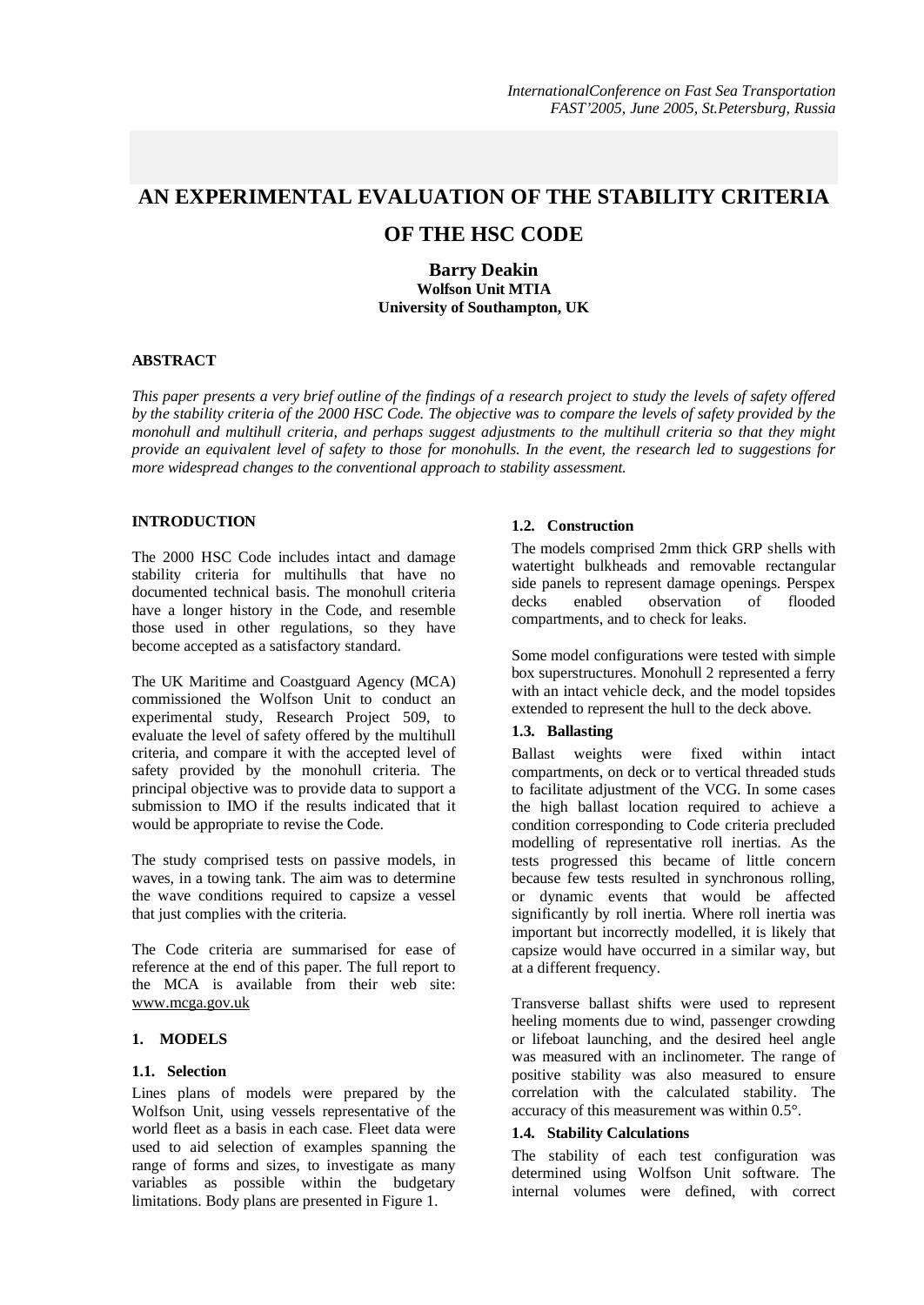allowance for hull and deck thicknesses, and all stiffeners. The permeability of all compartments was 100% to correspond with the models.

Because the ballast weights were located such that they were not immersed until capsize, it was not necessary to include their volume in the calculations.



Model M1 – L: 38.8m, B: 9.0m, 1:25 scale



Model M2 – L: 96.0m, B: 17.0m, 1:40 scale



Model C1 – L: 32.7m, B: 8.3m, 1:20 scale



Model C2 – L: 32.7m, B: 11.1m, 1:20 scale



Model C3 – L: 70.8m, B: 26.1m, 1:40 scale



Model T1 – L: 53.0m, B: 12.0m, 1:25 scale **Figure 1:** *Body plans of the models* 

## **1.5. Test Configurations**

The six models were tested in 53 configurations, with variations in displacement, VCG, damage extent, and initial list. Each was identified by a number, ID1 to ID53.

Table 1 presents a summary of the configurations principal stability characteristics. The latter refer to the residual stability, after the heeling moments were applied, for the full scale vessel. Because the GZ properties listed are residual values, they do not necessarily correspond to the critical criteria values, which may refer to the stability in the absence of moments. Furthermore, the GZareas listed are the total areas for the range of positive stability, rather than the areas addressed by the Code, which may be limited to a smaller range of angles. The table includes references to the critical Code criteria, numbered as in the criteria summary in Table 2.

# **2. TEST TECHNIQUE**

## **2.1. Test Facility**

The tests were conducted in a towing tank 76 metres long by 3.7 metres wide by 1.7 metres deep, equipped with a plunging wedge wavemaker.

# **2.2. Handling**

At the start of each test, the model was located approximately 20 metres from the wavemaker. Its orientation was controlled by hand, with light strings secured to the bow and stern. It was important to ensure that no force was applied to the strings at critical times, otherwise a capsize could be induced. If this occurred the result was ignored and the test repeated.

It was noted that, where the natural drift rate was high, capsize might occur in the initial encounters. but could be avoided if the model were assisted manually until it had established its natural rate of drift. Once this had been recognised, care was taken to ensure that the model was prevented from capsizing during the transition phase at the start of a test. It was considered that this method more closely represented the situation of a vessel drifting freely in a seaway, but it should be noted that an encounter with a severe wash might better be represented by the initial, more onerous, encounters.

With each configuration, tests were carried out at all orientations to the waves, that is, head, bow, beam, quarter and stern seas, with damage towards and away from the oncoming waves.

#### **2.3. Waves**

Because of the large number of variables and model configurations, it was not possible within the budgetary constraints to conduct tests of long duration in sea spectra.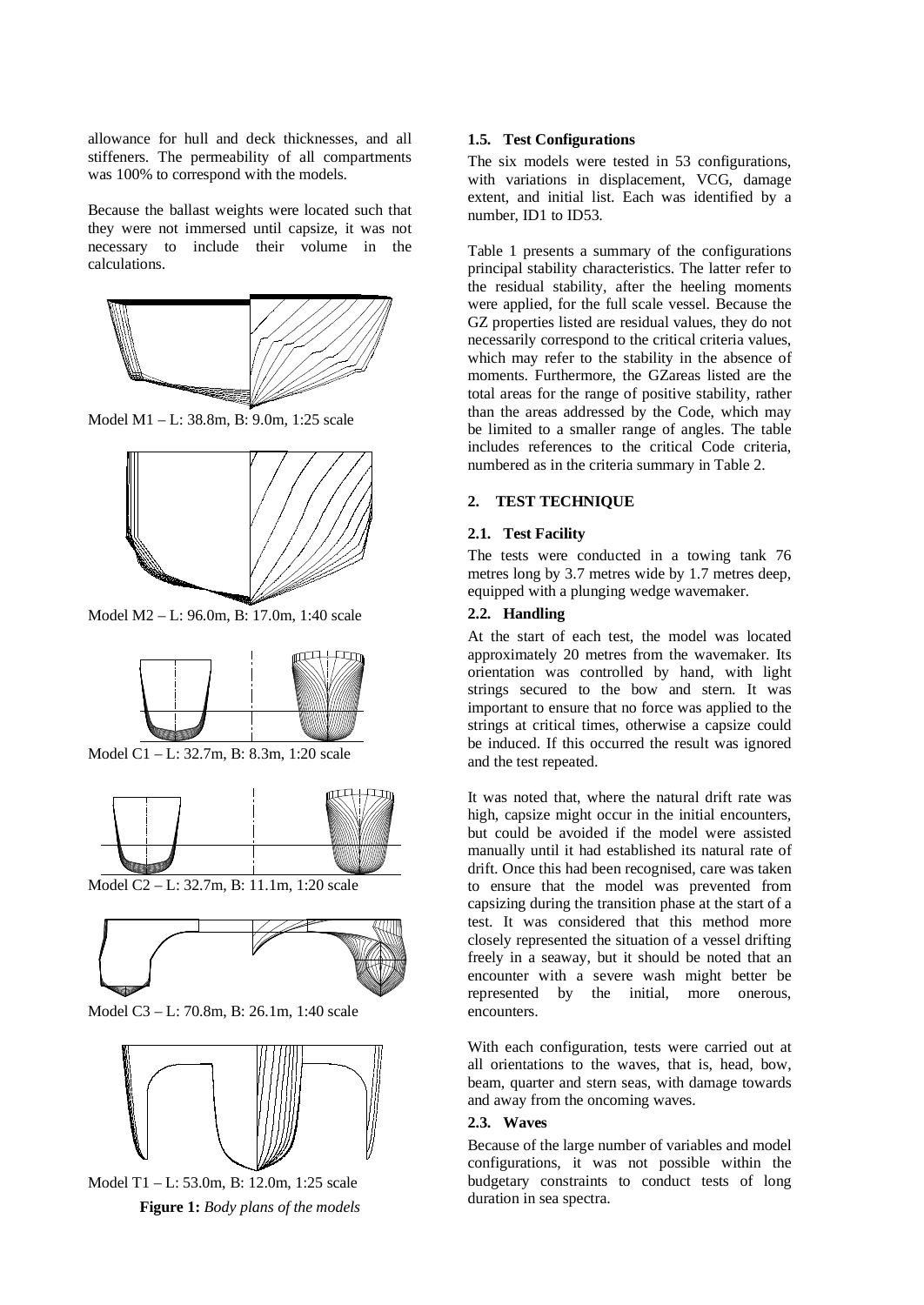|                |                   |                                         |       |             |                                  |            |                  |                            |       |      | Min.                  |
|----------------|-------------------|-----------------------------------------|-------|-------------|----------------------------------|------------|------------------|----------------------------|-------|------|-----------------------|
|                |                   |                                         |       |             | Critical                         |            |                  |                            |       |      | Wave to               |
|                |                   | ID Model Configuration & Damage Extent  | Disp. | <b>VCG</b>  | Criterion                        |            |                  | List GM GZmax GZArea Range |       |      | Capsize               |
|                |                   |                                         | tonne | m           | No.                              | deg        | m                | m                          | m.rad | deg  | m                     |
| 1              | M1                | Intact                                  |       | 123 4.684   | 4                                |            | 5.0 2.37         | 0.16                       | 0.058 | 33.5 | 2.10                  |
| 2              | M1                | Intact                                  |       | 123 4.684   | 4 & 9                            | 10.0 0.73  |                  | 0.04                       | 0.007 | 15.3 | 0.80                  |
| 3              | M1                | Intact                                  |       | 200 4.470   | Margin                           |            | $0.0$ 1.43       | 0.33                       | 0.162 | 41.5 |                       |
| 4              | M1                | Intact                                  |       | 200 4.650   | Fails 5                          |            | 4.9 1.15         | 0.16                       | 0.061 | 30.3 | 3.30                  |
| 5              | M1                | Intact                                  |       | 200 4.505   | 5 & 9                            | 10.0 1.05  |                  | 0.09                       | 0.028 | 24.2 | 1.65                  |
| 6              | M1                | 23% to 76%                              |       | 123 4.950   | Margin                           |            | $0.0 \quad 0.29$ | 0.13                       | 0.031 | 26.3 | 1.10                  |
| $\overline{7}$ | M1                | 23% to 76%                              |       | 123 5.012   | Margin                           | 10.0 0.27  |                  | 0.07                       | 0.010 | 14.2 | 0.77                  |
| 8              | M1                | 23% to 76%                              |       | 123 5.035   | 2 & 10                           | 13.0 0.57  |                  | 0.04                       | 0.005 | 9.8  | 0.50                  |
| 9              | M1                | 5% to 35%, superstructure               |       | 200 3.799   | 2                                |            | $0.0 \quad 0.71$ | 0.10                       | 0.029 | 26.2 |                       |
| 10             | M1                | 5% to 35%, superstructure               |       |             | 200 3.970 Fails 2 & 4            |            | $0.0 \quad 0.46$ | 0.06                       | 0.014 | 21.3 |                       |
| 11             | M1                | 5% to 35%, deck intact                  |       | 200 3.799   | 2 & 10                           |            | 6.0 0.47         | 0.04                       | 0.005 | 16.4 | 1.40                  |
| 12             | M1                | 23% to 76%                              |       | 200 4.050   | Margin                           |            | $0.0 \quad 0.65$ | 0.17                       | 0.047 | 26.1 |                       |
| 13             | M1                | 23% to 76%, superstructure, deck intact |       | 200 4.130   | Margin                           |            | $0.0 \quad 0.59$ | 0.15                       | 0.039 | 24.7 | 1.60                  |
| 14             | M1                | 23% to 76%                              |       | 200 4.130   | Margin                           |            | $0.0$ $0.59$     | 0.15                       | 0.039 | 24.7 |                       |
| 15             | M1                | 23% to 76%, deck intact                 |       | 200 4.347   | 2                                |            | $0.0 \quad 0.47$ | 0.10                       | 0.022 | 21.0 | 0.73                  |
| 16             | M1                | 23% to 76%                              |       | 200 4.347   | 2                                |            | $0.0 \quad 0.47$ | 0.10                       | 0.022 | 21.0 | 0.65                  |
| 17             | M1                | 23% to 76%, superstructure              |       | 200 4.347   | 2                                |            | $0.0 \quad 0.47$ | 0.10                       | 0.022 | 21.0 | 0.86                  |
| 18             | M1                | 23% to 76%, deck intact                 |       | 200 4.130   | Margin                           |            | 5.5 0.89         | 0.08                       | 0.014 | 16.5 | 0.50                  |
| 19             | M1                | 23% to 76%, superstructure, deck intact |       | 200 4.130   | Margin                           |            | 5.5 0.89         | 0.08                       | 0.014 | 16.5 | 1.15                  |
| 20             | M1                | 23% to 76%, deck intact                 |       | 200 4.347   | 2 & 10                           |            | 6.2 0.62         | 0.04                       | 0.005 | 11.7 | 0.40                  |
| 21             |                   | M1 23% to 76%, superstructure           |       | 200 4.347   | 2 & 10                           |            | 6.2 0.62         | 0.04                       | 0.005 | 11.7 | 0.60                  |
| 22             |                   | M2 Intact, superstructure               |       | 1260 9.277  | 5 & 9                            | 10.0 1.29  |                  | 0.07                       | 0.014 | 16.8 | 2.74                  |
| 23             |                   | M2 0% to 21%, superstructure            |       | 1260 10.110 | Margin                           |            | $0.0$ 1.02       | 0.14                       | 0.035 | 21.7 |                       |
|                |                   | 24 M2 0% to 21%, superstructure         |       | 1260 10.110 | Margin                           |            | 3.8 0.84         | 0.08                       | 0.014 | 15.6 | 1.48                  |
| 25             |                   | M2 0% to 21%, superstructure            |       | 1260 10.331 | 2 & 10                           |            | 4.6 0.65         | 0.04                       | 0.005 | 10.8 | 1.00                  |
|                |                   | 26 M2 21% to 45%, superstructure        |       | 1260 9.568  | 2 & 10                           |            | 7.5 0.44         | 0.04                       | 0.006 | 12.6 | 2.30                  |
|                |                   | 27 M2 45% to 86%, superstructure        |       | 1260 10.780 | 2 & 10                           | 5.1        | 0.60             | 0.04                       | 0.004 | 9.7  | 1.70                  |
| 28             | C1                | Intact                                  |       | 93 6.932    | 9                                | 10.0 3.55  |                  | 0.33                       | 0.043 | 12.2 | 0.98                  |
| 29             | C1                | 0% to 31%                               |       | 93 4.075    | 8                                | 15.1 3.27  |                  | 0.23                       | 0.044 | 17.3 | 1.15                  |
| 30             | C1                | 31% to 82%                              |       | 93 3.887    | 6                                | 10.0 5.55  |                  | 1.51                       | 0.670 | 45.2 |                       |
| 31             | C1                | 100% raking                             |       | 93 5.760    | Fails 7                          | 20.0 6.28  |                  | 0.23                       | 0.028 | 11.2 | 1.20                  |
| 31a            | C1                | Intact                                  |       |             | 170 3.690 Fails 9 & 11 20.0 2.53 |            |                  | 0.13                       | 0.015 | 11.2 | 1.20                  |
|                | 32 C <sub>2</sub> | Intact                                  |       | 93 8.990    | Margin                           |            | 0.011.98         | 2.33                       | 0.637 | 29.2 | 4.00                  |
| 33             | C2                | Intact                                  |       | 93 11.000   | Margin                           |            | 0.010.14         | 1.90                       | 0.428 | 23.7 | 2.80                  |
|                |                   | 34 C2 0% to 31%                         |       | 93 4.698    | Margin                           | 10.0 7.16  |                  | 0.49                       | 0.113 | 21.0 | 1.90                  |
| 35             | C <sub>2</sub>    | 0% to 31%                               |       | 93 5.900    | 11                               | 10.7 5.16  |                  | 0.23                       | 0.029 | 11.5 | 0.90                  |
|                | 36 C2             | 0% to 31%                               |       | 93 4.700    | Fails 11                         | 13.0 4.58  |                  | 0.18                       | 0.025 | 12.1 | 0.95                  |
|                |                   | 37 C2 8% to 31%                         |       | 93 4.700    | Margin                           |            | 12.0 11.46       | 0.63                       | 0.122 | 18.8 | 1.60                  |
| 38             |                   | C2 8% to 31%                            |       | 93 4.968    | Margin                           | 12.011.46  |                  | 0.61                       | 0.115 | 17.7 | 1.30                  |
| 39             | C <sub>2</sub>    | 8% to 31%                               |       | 93 5.236    | 6                                | 12.011.00  |                  | 0.57                       | 0.100 | 16.4 | 1.20                  |
| 40             |                   | C2 8% to 31%                            |       | 93 6.040    | Fails 6                          | 12.010.14  |                  | 0.47                       | 0.071 | 13.7 | 0.90                  |
| 41             |                   | C <sub>2</sub> 24% to 58%               |       | 93 6.096    | Margin                           |            | 9.313.48         | 0.76                       | 0.187 | 22.6 | 1.90                  |
|                |                   | 42 C3 0% to 39%                         |       | 1100 10.530 | Margin                           | 13.8 10.10 |                  | 0.43                       | 0.066 | 13.5 |                       |
| 43             | C <sub>3</sub>    | 14% to 72%                              |       | 1100 10.530 | Fails 8                          | 17.6 11.08 |                  | 0.79                       | 0.196 | 22.0 | 2.30                  |
| 44             | C <sub>3</sub>    | 14% to 72%                              |       | 1100 10.530 | Fails 8                          | 20.0 7.98  |                  | 0.46                       | 0.085 | 16.4 | 1.90                  |
|                |                   | 45 C3 14% to 72%, superstructure        |       | 1100 10.500 | Fails 8                          | 21.0 6.68  |                  | 0.33                       | 0.053 | 14.1 | 3.00                  |
| 46             | C3                | 14% to 72%                              |       | 1100 10.520 | Fails 8                          | 21.8 6.42  |                  | 0.26                       | 0.035 | 12.2 | 1.30                  |
| 47             | T1                | Intact                                  |       | 175 5.273   | Margin                           |            | 8.5 1.63         | 0.55                       | 0.165 | 31.0 |                       |
| 48             | T <sub>1</sub>    | Intact                                  |       | 300 4.700   | 4                                |            | $0.0 \quad 0.69$ | 0.39                       | 0.209 | 63.8 |                       |
| 49             | T <sub>1</sub>    | 61% to 100%                             |       | 175 4.439   | Margin                           |            | $0.0$ 1.60       | 0.55                       | 0.319 | 70.6 |                       |
| 50             | T1                | 61% to 100%                             |       | 175 4.439   | Margin                           |            | 3.6 1.49         | 0.49                       | 0.231 | 65.9 |                       |
| 51             | T <sub>1</sub>    | 61% to 100%                             |       | 175 4.439   | Margin                           |            | 7.0 0.65         | 0.43                       | 0.166 | 38.5 |                       |
| 52             | T1                | 61% to 100%                             |       | 300 4.195   | Fails 11                         | 10.0 0.42  |                  | 0.10                       | 0.021 | 20.0 | 1.60                  |
| 53             | T <sub>1</sub>    | 100% sponson raking damage              |       | 300 4.700   | Margin                           |            | 8.9 0.71         | 0.34                       | 0.146 | 63.5 |                       |
| 53a T1         |                   | Intact                                  |       | 307 4.630   | Margin                           |            | 8.9 0.69         | 0.33                       | 0.143 | 63.5 |                       |
|                |                   |                                         |       |             |                                  |            |                  |                            |       |      | Second stability peak |

**Table 1** *Summary of test configuration* 

The nature of the capsize mechanism has a bearing on the probability of encountering waves that will cause the ship to capsize. A ship may require a train of several large waves, of similar period, to roll it to progressively greater angles until it capsizes. Another vessel may require just one such wave to capsize it. The former will be much less likely to

capsize in a given sea state than the latter, since the probability of encountering several large waves consecutively is relatively low. In the model tests with regular waves, very few capsizes were due to synchronous rolling, where a gradually increasing roll angle with each successive wave results eventually in a capsize. If it is assumed that capsize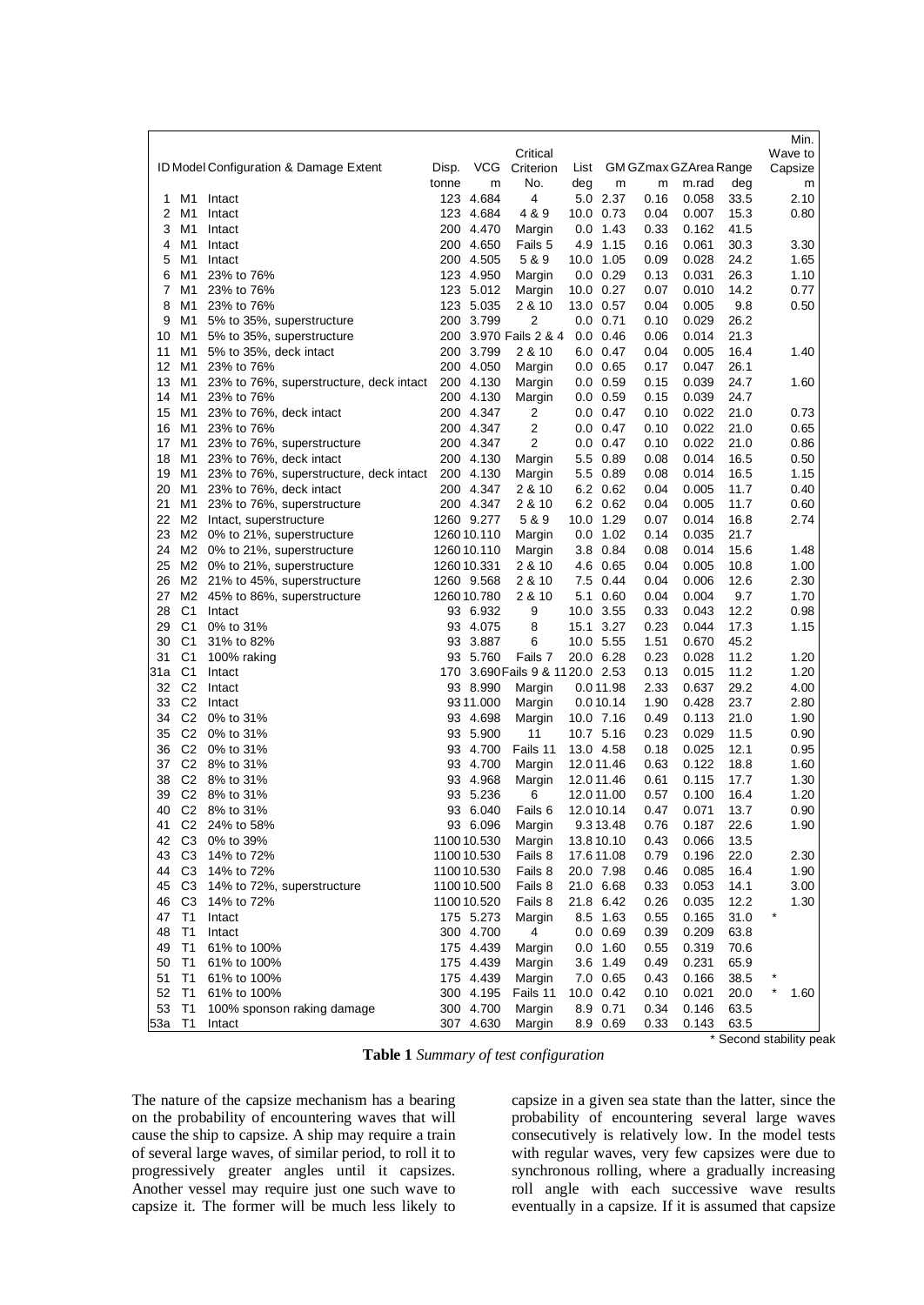is primarily due to encountering a single large wave, and not synchronous rolling, then it follows that it is necessary only to perform tests in regular waves, and to extend the results, using statistics, to allow for a sea state if desired.

Maximum possible wave heights depended on model scale and wave period but, broadly, were of the order 2 metres at 4 seconds period, and 6 metres at 10 seconds, full scale.

#### **2.4. Test Results**

The tests yielded capsize data for each model configuration for a matrix of wave heights and periods. Capsize boundary curves were derived as illustrated in Figure 2, and Table 1 presents the minimum wave height required to cause capsize for all configurations. The absence of a value indicates that no capsize occurred in the range of waves available.

#### **2.5. Capsize Mechanism Definitions**

A variety of capsize mechanisms were observed and, in some configurations, the mechanism varied for different wave periods. The mechanisms were categorized into the following groups:

- Lack of stability on a wave in head or stern seas.
- Gradually increasing heel to windward in beam seas, sometimes with some rolling.
- Catamarans, capsizing diagonally to leeward in bow seas.
- Increasing roll angles to leeward in beam or bow seas.
- Increasing heel due to water accumulating inside superstructure. With damage to leeward capsize was to leeward, and with damage to windward capsize was to windward.



**Figure 2** *Capsize data and boundary curve for model configuration ID2* 

# **3. STABILITY PARAMETERS**

#### **3.1. Relationships Between Parameters**

It has become an accepted convention that stability is assessed against criteria based on the parameters selected by Rahola many years ago. The 2000 HSC Code is no exception, incorporating requirements for GM, GZ, area under the GZ curve, and the angle at which the maximum GZ occurs.

In this project, many of the tests were conducted with initial heel because of asymmetric flooding or an applied moment. In order to make comparisons between those models that were initially upright and those that were heeled, the residual stability curves have been used.

For the GZ curves of the tested models, the relationships between stability parameters were examined. No relationship was found between GM and the other parameters. Although GM is frequently used, via a roll test, to measure stability, and is a useful indicator of changes in the condition of a particular vessel, it is not a reliable measure of stability at large angles. The residual stability of a catamaran illustrates this fact. The GZ curve for a catamaran tends to be virtually linear over a range of angles, until one hull begins to emerge from the water. Applying, or increasing, a heeling moment therefore has the effect of reducing the maximum residual GZ value and area under the curve, without affecting the residual GM value.

Strong trends existed in the variation of GZarea, the total area under the residual stability curve, with GZmax, the peak residual GZ value, but were different for monohulls and multihulls. The closest relationship found was between GZarea and range of stability x GZmax. See Figure 3. The trimarans did not fit the trend closely because their GZ curves had a double peak rather than a simple parabolic form.



**Figure 3** *Relationship between stability parameters* 

A similar relationship was found between range of stability and the angle of maximum GZ. One may infer that it may not be necessary to regulate GM, GZmax, angle of GZmax, GZarea and range, because some parameters may be related.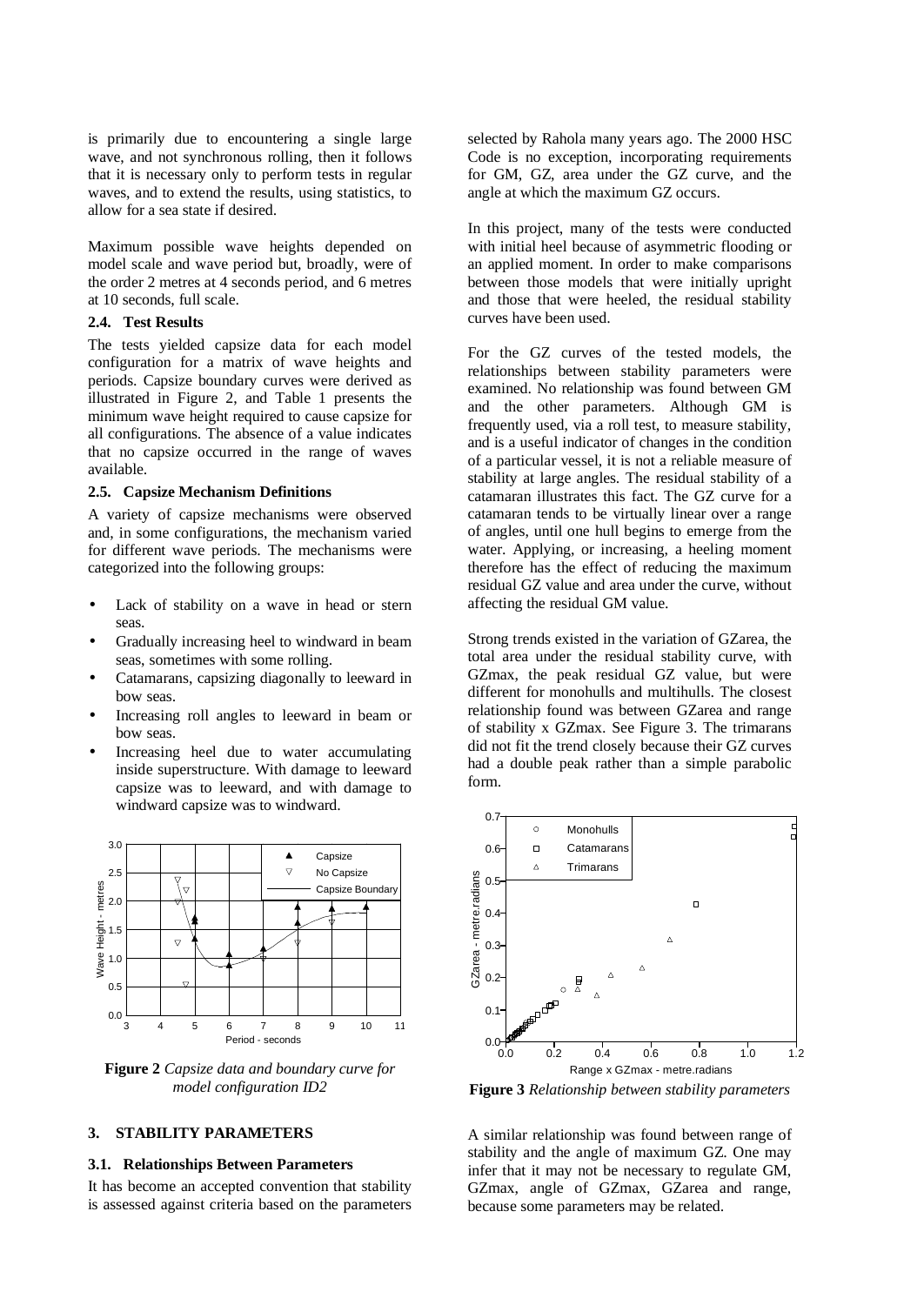

**Figure 4** *Variation of wave height to capsize with GZ curve area* 



**Figure 5** *Variation of wave height to capsize with range of stability* 



*minimum criteria* 

#### **3.2. Relationships with Capsize Results**

The minimum wave heights required to capsize the models were plotted against GZ parameters. Figure 4 presents one example. Regardless of the stability parameter used, there were no clear trends, although there appeared to be clearly defined diagonal 'safe' boundaries, below which no capsizes occurred. This example, for damaged models, shows that the boundaries differed significantly between monohulls and multihulls. Such differences were not found, however, between intact and damaged configurations.

# **3.3. Effects of Scaling**

With increasing ship size, GZ values tend to remain constant because of practical constraints on the design, as well as to comply with regulatory minima. It is not the case that GZ values are nondimensional.

Whilst the models were based on vessels of a specific size, they could equally represent some other size of vessel at a different scale. The wave heights required to capsize are scaled accordingly, as are the GZ values, but not the range of stability.

By re-scaling the test results in Figure 4 each point generates a line through the origin. The result is a group of radial lines, one of which defines the lower 'safe' boundary. It is logical that larger vessels are less vulnerable than small vessels and, in general, one would expect the data points defined by large vessels to lie above the safe boundary. Non-dimensional versions of these plots did not reveal trends.

The exception was for the range of stability, as illustrated in Figure 5. The trend of increasing safety with range is strong, albeit apparently nonlinear, on this non-dimensional plot.

Figure 6 presents results scaled such that their stability just complied with the Code criteria. The data are presented in terms of the variation of minimum wave height to capsize with length. In some cases, the models were tested with the stability critical at the nominal scale, and so there are clusters of data points at certain lengths. Where the stability at the nominal scale had a margin, a smaller scale was used to eliminate the margin.

Many of the data points for catamarans are for small vessels, because it was difficult to ballast the catamaran models with stability as low as the minimum requirements.

The trend of increasing wave height with size is clear, as is the scatter due to variations in level of safety, even for individual models. The existing criteria appear to offer similar levels of safety for the different forms, but there is much scatter.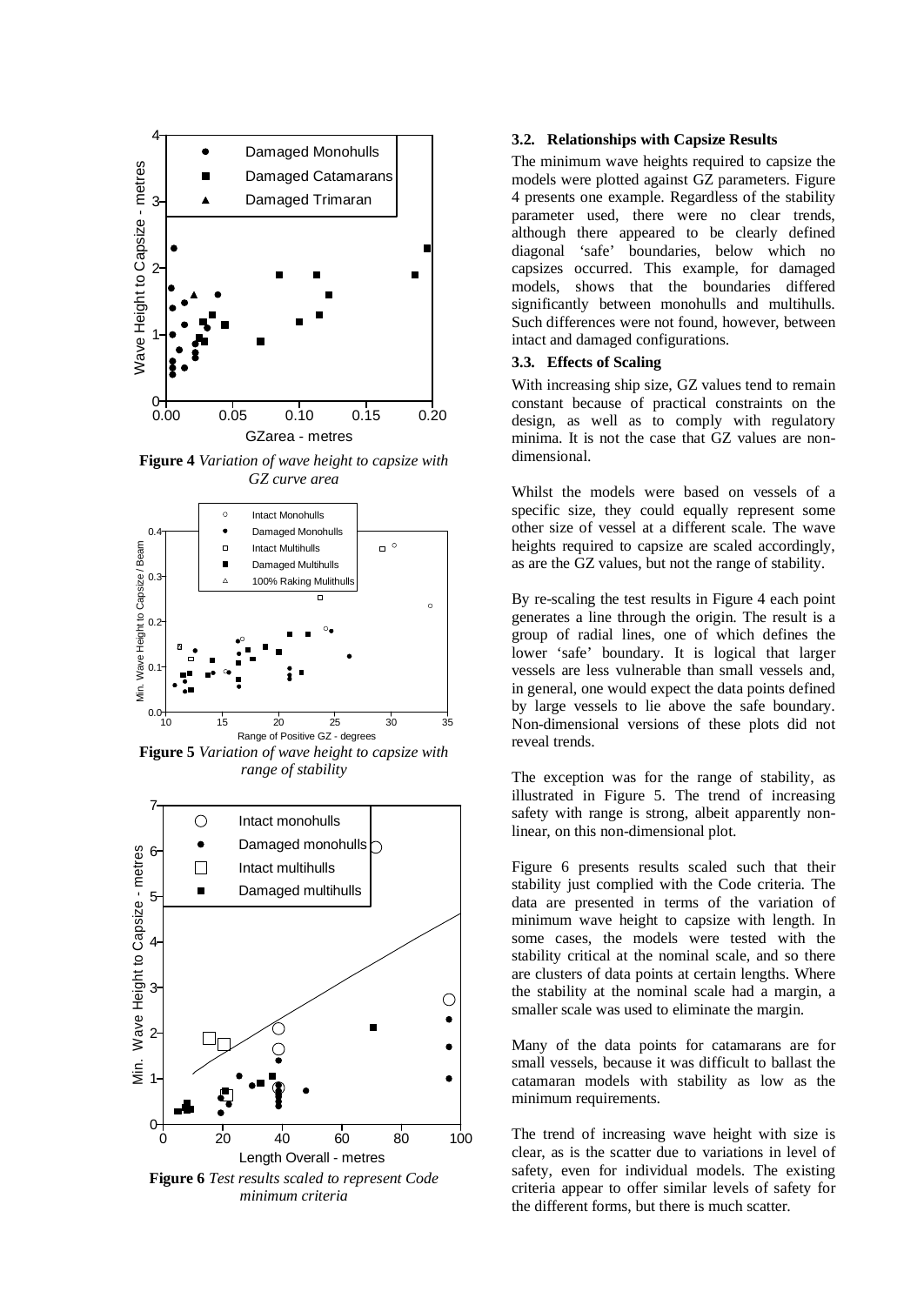The line on Figure 6 indicates the upper limit of permitted operational seastates for existing HSC. It is worrying that most minimum wave heights to capsize are well below this line, particularly as it is defined by significant wave heights and some waves encountered may be much higher.

## **4. FACTORS GOVERNING SAFETY**

# **4.1. Residual Stability**

It was the residual stability, after the application of any passenger crowding, wind heeling, or other moments, that governed the response of a model to waves. There was no increase in vulnerability with increasing initial angle of heel, provided the residual stability remained adequate. The upright case is not unique. One may consider all vessels, regardless of the asymmetry of flooding or the applied heeling moments, as floating bodies characterised by their residual stability.

If heeling moments are anticipated, the stability in the absence of those moments is not a comprehensive assessment of the safety of the vessel. There are two options for stability assessment. One must either set minimum levels of stability when upright, with suitable margins based on the assumption that all vessels will be subject to similar heeling levers, or set minimum levels of residual stability, having estimated the anticipated heeling levers for the vessel in question.

The 2000 HSC Code adopts different approaches depending on the type of vessel, and there is a potential problem with the method used for monohulls. Consider the curves presented in Figure 7. In the absence of heeling moments, the curve has the required GZ and area, with a maximum GZ occurring at the minimum angle permitted, 15 degrees. If passenger crowding were to heel the vessel to the maximum of 10 degrees, however, the residual stability would be negligible but is not assessed.

#### **4.2. Displacement**

Stability is defined by the righting moment, and not by GZ alone. Displacement, therefore, has an influence on safety.

This is illustrated by comparison of the data for models ID 31 and 31a in Table 1. These refer to the same model configuration. Ballast was added to one hull of the intact model. In one case it represented floodwater in a double bottom, as might result from raking damage to the bottom of one hull. In the other case it represented ballast water in the double bottom compartments of one hull, and hence an intact condition with a centre of gravity offset from the centreline. The righting moments were the same, but the different intact

displacements result in different GZ values being derived.

#### **4.3. Range of Stability**

The test results revealed range of stability to be a very important parameter. Conventional criteria tend to regulate GZmax and GZarea, and exclude the range, but it is unclear whether these are the most appropriate parameters to assess, or whether they have been deemed successful because they provide a reasonable estimate of the range.

#### **4.4. Downflooding Angle**

The tests were not designed to address downflooding, and it was clear that many factors, including the location of any opening relative to local superstructure details, would affect the incidence or rate of flooding. When downflooding occurs due to wave action, the resulting reduction in freeboard will increase the downflooding rate. For the same reasons, it is not considered worthwhile for a safety standard such as the HSC Code to attempt detailed assessment of downflooding by wave action. The GZ curve therefore should be terminated at the angle of immersion of a significant opening.

- Minimum Requirements for an Upright Monohull



**Figure 7** *Stability curve for a monohull that just complies with the Code* 

#### **4.5. Passenger Safety**

The Code specifies maximum allowable heel angles for damage equilibrium, wind heeling, and passenger crowding. These criteria ensure safety of the passengers but, as these tests have demonstrated, they have no bearing on vessel safety. For this reason these criteria were not included in the derivation of Figure 6.

#### **5. DEVELOPMENT OF AN ALTERNATIVE METHOD OF ASSESSMENT**

The results presented in Figure 6 suggest that the Code criteria should all be increased substantially. To do so, however, might have an influence on the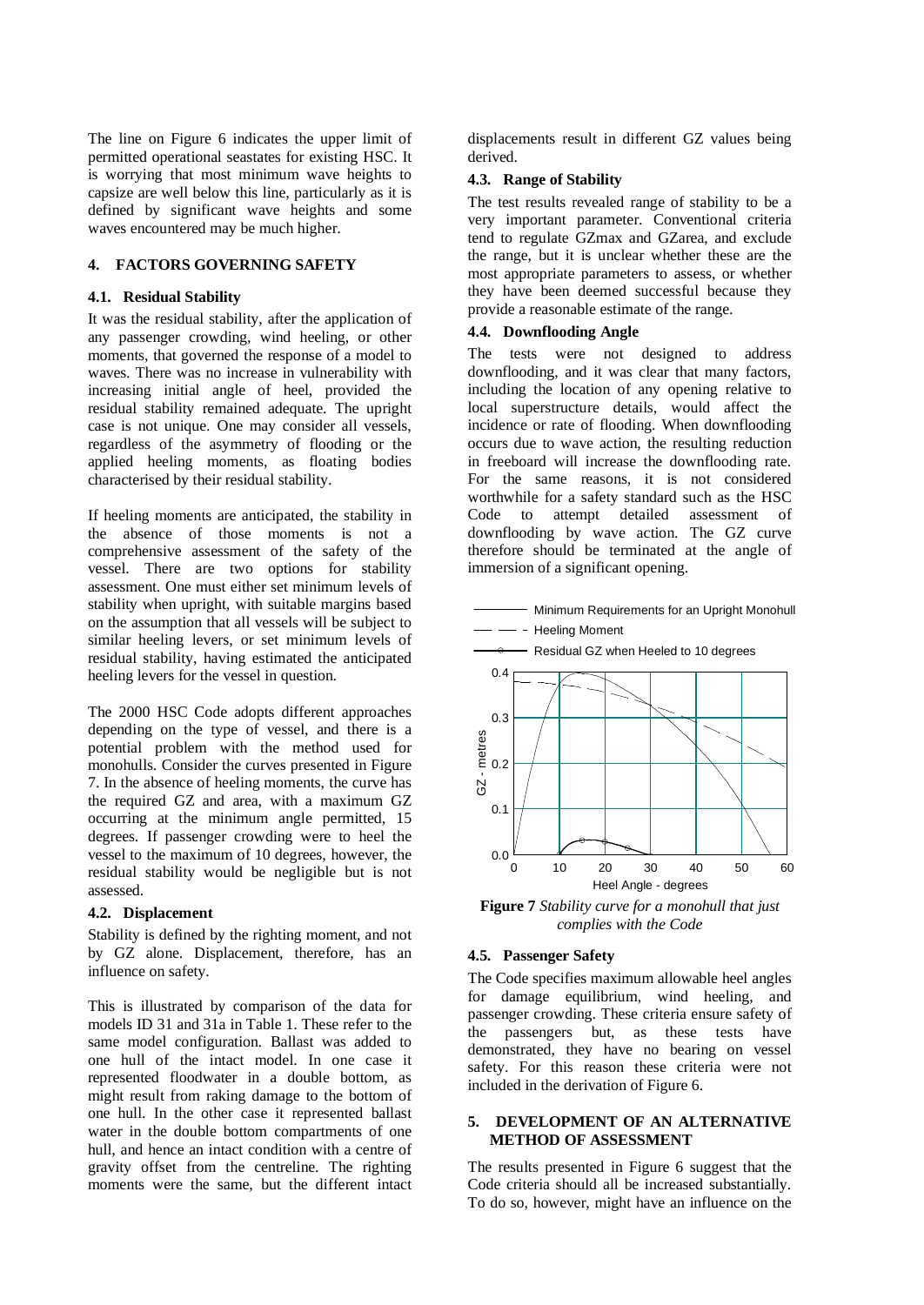design of certain types of craft because, whilst HSC generally operate with good stability margins, it is common to find a small margin with regard to one particular criterion. HSC casualty statistics do not contain records of capsize incidents, and so there is no indication that existing designs are unsafe. Rather than consider such an increase, efforts were concentrated on developing a more rational basis for assessment.

Many attempts were made to manipulate the test data to derive 'safe boundaries'. The importance of range, righting moment and the size of the vessel in governing the minimum wave height to capsize were recognized and incorporated where possible.

The most successful is presented in Figure 8. A strong linear trend was found, with data for all forms of model configuration collapsing into a single envelope. Furthermore, it is interesting to note that all of the capsize mechanisms described in section 2.5 are distributed, apparently at random, through the envelope.



**Figure 8** *Variation of non-dimensional wave heights with combined stability parameters*

This combined stability parameter refers to the residual stability with heeling moments applied, and incorporates the range of stability, the maximum righting moment, the length and the beam. The lower importance of the righting moment is recognized by it being raised to a lower power.

The parameter might be used to enable stability assessment to be related to vessel size and the anticipated operational seastate. The lines labelled Formula 1 and 2 represent alternative proposals that might be adopted for this purpose, depending on the level of conservatism required. Formula 1 represents a lower boundary of most data points, with an intercept at the origin and a gradient matching the trend, while Formula 2 bounds all of the data with a line of the same gradient. They are defined as:

WaveHeight = 
$$
\frac{\text{Range}\sqrt{\text{RMmax}}}{10B}
$$
 Formula 1

WaveHeight = 
$$
\frac{\text{Range}\sqrt{\text{RMmax}}}{10B} \cdot \frac{L}{100}
$$
 Formula 2

The selected formula will provide an estimate of the minimum wave height to capsize, and this may be related to the significant wave height for the anticipated operation on the basis of wave statistics. For example, when intact, a vessel might be required to comply with formula 2 with a wave height value of twice the anticipated significant height, while in the damaged state the wave height might be the same as the significant height. Such relaxation of requirements for damaged vessels is used in the existing requirements of the HSC Code, and elsewhere.

## **6. CONCLUSIONS**

The Code criteria do not provide immunity from capsize in typical operational seastates.

Multihulls tend to have a higher level of safety than monohulls as they have greater margins over the Code requirements. This is a reflection on typical vessel parameters and not on the levels of safety provided by the Code.

Critical capsize modes depend on a number of parameters, including wave frequency. They are highly variable and unpredictable.

The minimum wave height required to capsize depends on the size of the vessel relative to the waves, and its stability.

The vulnerability to capsize by wave action is governed by the residual stability in the presence of any heeling moments. Assessment of stability in the absence of such moments does not provide an adequate measure of the level of safety.

The Code criteria for intact monohulls do not address residual stability after passenger crowding. This may lead to very low levels of safety in some cases.

Whilst the form of the vessel and extent of flooding undoubtedly affect response to waves, they affect the vulnerability to capsize only in terms of their effects on the righting moment curve. All